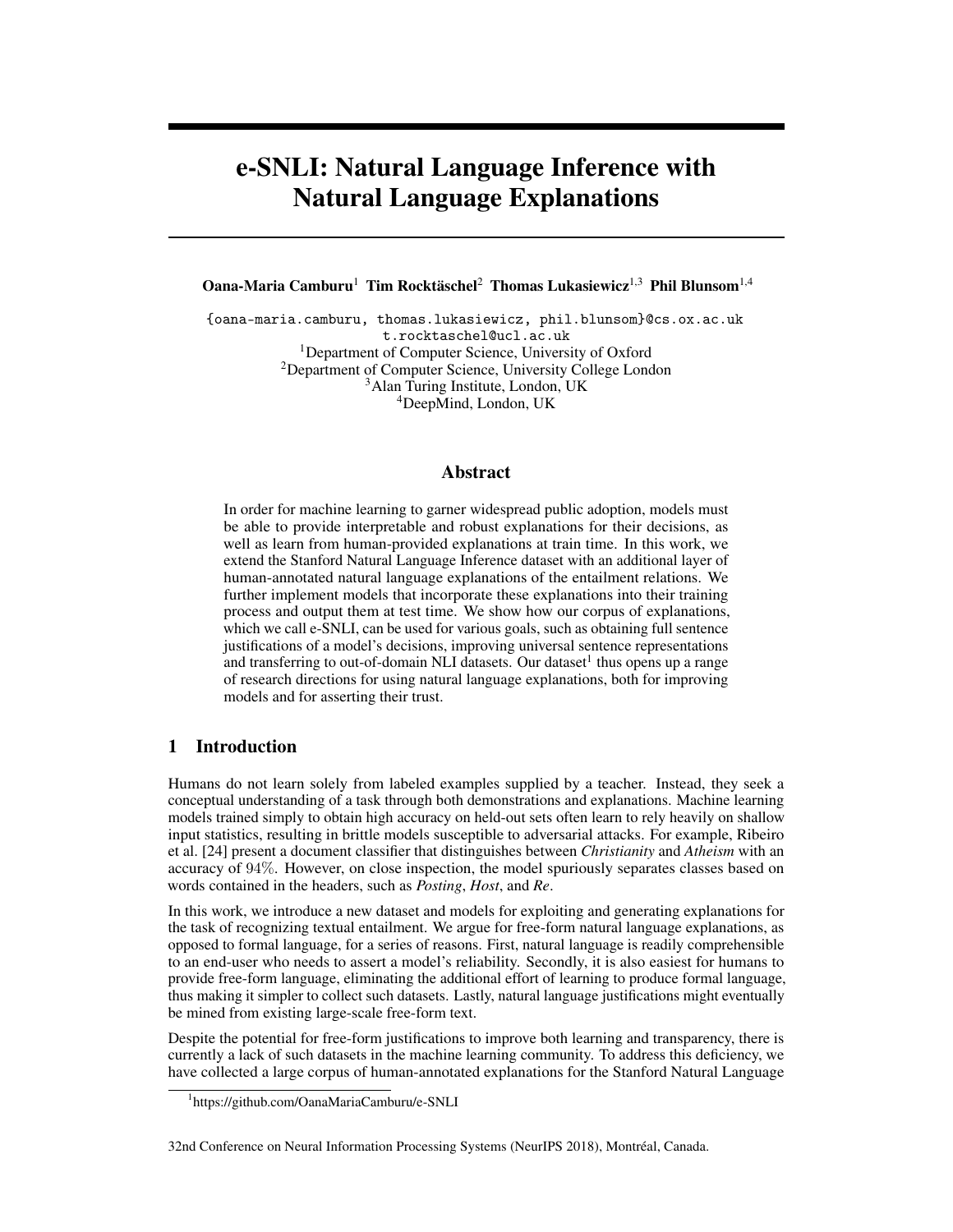Premise: An adult dressed in black holds a stick. Hypothesis: An adult is walking away, empty-handed. Label: contradiction Explanation: Holds a stick implies using hands so it is not empty-handed. Premise: A child in a yellow plastic safety swing is laughing as a dark-haired woman in pink and coral pants stands behind her. Hypothesis: A young mother is playing with her daughter in a swing. Label: neutral Explanation: Child does not imply daughter and woman does not imply mother. Premise: A man in an orange vest leans over a pickup truck. Hypothesis: A man is **touching** a truck. Label: entailment Explanation: Man leans over a pickup truck implies that he is touching it.

Figure 1: Examples from e-SNLI. Annotators were given the premise, hypothesis, and label. They highlighted the words that they considered essential for the label and provided the explanations.

Inference (SNLI) dataset [3]. We chose SNLI because it constitutes an influential corpus for natural language understanding that requires deep assimilation of fine-grained nuances of common-sense knowledge. We call our explanation-augmented dataset e-SNLI, which we collected to enable research in the direction of training with and generation of free-form textual justifications.

In order to demonstrate the efficacy of the e-SNLI dataset, we first show that it is much more difficult to produce correct explanations based on spurious correlations than to produce correct labels. We then implement models that, given a premise and a hypothesis, predict a label and an explanation. We also investigate how the additional signal from explanations received at train time can guide models into learning better sentence representations. Finally, we look into the transfer capabilities of our model to out-of-domain NLI datasets.

# 2 Background

The task of recognizing textual entailment is a critical natural language understanding task. Given a pair of sentences, called the premise and hypothesis, the task consists of classifying their relation as either (a) *entailment*, if the premise entails the hypothesis, (b) *contradiction*, if the hypothesis contradicts the premise, or (c) *neutral*, if neither entailment nor contradiction hold. The SNLI dataset [3], containing  $570K$  data points of human-generated triples (premise, hypothesis, label), has driven the development of a large number of neural network models [25, 21, 22, 6, 19, 5, 7].

Conneau et al. [7] showed that training universal sentence representations on SNLI is both more efficient and more accurate than the traditional training approaches on orders of magnitude larger, but unsupervised, datasets [17, 14]. We take this approach one step further and show that an additional layer of explanations on top of the label supervision brings further improvement.

Recently, Gururangan et al. [13] cast doubt on whether models trained on SNLI are learning to understand language, or are largely fixating on spurious correlations, also called artifacts. For example, specific words in the hypothesis tend to be strong indicators of the label, e.g., *friends, old* appear very often in neutral hypotheses, *animal, outdoors* appear most of the time in entailment hypotheses, while *nobody, sleeping* appear mostly in contradiction hypothesis. They show that a premise-agnostic model, i.e., a model that only takes as input the hypothesis and outputs the label, obtains 67% test accuracy. In section 4.1 we show that it is much more difficult to rely on artifacts to generate explanations than to generate labels.

# 3 Collecting explanations

We present our collection methodology for e-SNLI, for which we used Amazon Mechanical Turk. The main question that we want our dataset to answer is: *Why is a pair of sentences in a relation of entailment, neutrality, or contradiction?* We encouraged the annotators to focus on the non-obvious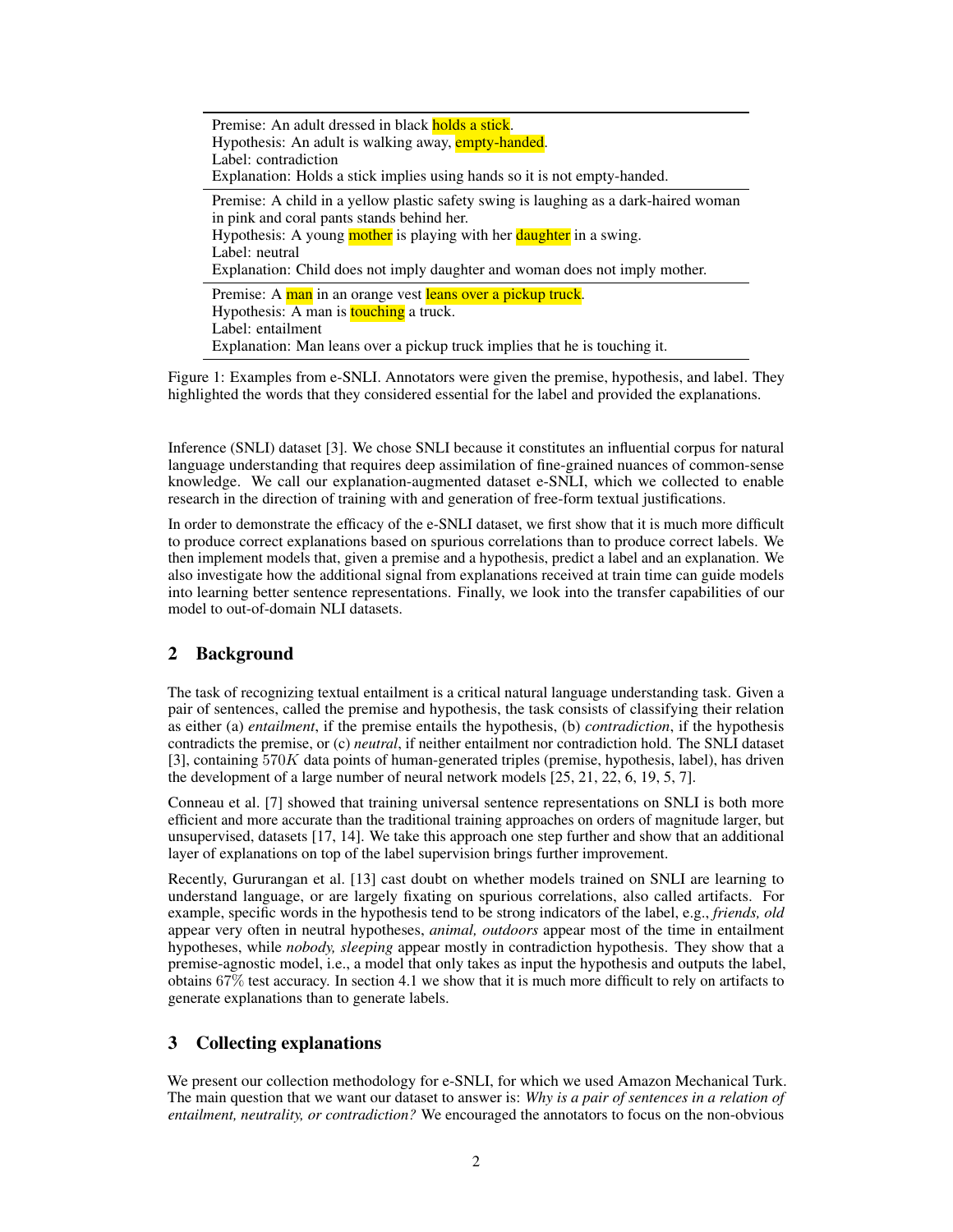elements that induce the given relation, and not on the parts of the premise that are repeated identically in the hypothesis. For entailment, we required justifications of all the parts of the hypothesis that do not appear in the premise. For neutral and contradictory pairs, while we encouraged stating all the elements that contribute to the relation, we consider an explanation correct, if at least one element is stated. Finally, we asked the annotators to provide self-contained explanations, as opposed to sentences that would make sense only after reading the premise and hypothesis. For example, we prefer an explanation of the form "*Anyone can knit, not just women.*", rather than "*It cannot be inferred they are women.*"

In crowd-sourcing, it is difficult to control the quality of free-form annotations. Thus, we aimed to preemptively block the submission of obviously incorrect answers. We did in-browser checks to ensure that each explanation contained at least three tokens and that it was not a copy of the premise or hypothesis. We further guided the annotators to provide adequate answers by asking them to proceed in two steps. First, we require them to highlight words from the premise and/or hypothesis that they consider essential for the given relation. Secondly, annotators had to formulate the explanation using the words that they highlighted. However, using exact spelling might push annotators to formulate grammatically incorrect sentences, therefore we only required half of the highlighted words to be used with the same spelling. For entailment pairs, we required at least one word in the premise to be highlighted. For contradiction pairs, we required highlighting at least one word in both the premise and the hypothesis. For neutral pairs, we only allowed highlighting words in the hypothesis, in order to strongly emphasize the asymmetry in this relation and to prevent workers from confusing the premise with the hypothesis. We believe these label-specific constraints helped in putting the annotator into the correct mindset, and additionally gave us a means to filter incorrect explanations. Finally, we also checked that the annotators used other words that were not highlighted, as we believe a correct explanation would need to articulate a link between the keywords.

We collected one explanation for each pair in the training set and three explanations for each pair in the validation and test sets. Figure 1 shows examples of collected explanations. There were 6325 workers with an average of 86 explanations per worker and a standard deviation of 403.

Analysis and refinement of the collected dataset In order to measure the quality of our collected explanations, we selected a random sample of 1000 examples and manually graded their correctness between 0 (incorrect) and 1 (correct), giving partial scores of  $k/n$  if only k out of n required arguments were mentioned. We also considered an explanation as incorrect if it was uninformative, that is, if the explanation was template-like, extensively repeating details from the premise/hypothesis that are not directly useful for justifying the relation between the two sentences. We observed a few re-occurring templates such as: "*Just because [entire premise] doesn't mean [entire hypothesis]*" for neutral pairs, "*[entire premise] implies [entire hypothesis]*" for entailment pairs, and "*It can either be [entire premise] or [entire hypothesis]*" for contradiction pairs. We assembled a list of templates, which can be found in Appendix A, that we used for filtering the dataset of such uninformative explanations. Specifically, we filtered an explanation if its edit distance to one of the templates was less than 10. We ran this template detection on the entire dataset and reannotated the detected explanations  $(11\% \text{ in total}).$ 

Our final counts show a total error rate of 9.62%, with 19.55% on entailment, 7.26% on neutral, and 9.38% on contradiction. We notice that entailment pairs were by far the most difficult to obtain proper explanations for. This is firstly due to partial explanations, as annotators had an incentive to provide shorter inputs, so they often only mentioned one argument. A second reason is that many of the entailment pairs have the hypothesis as almost a subset of the premise, prompting the annotators to just repeat that as a statement.

# 4 Experiments

We first present an experiment which demonstrates that a model which can easily rely on artifacts in SNLI to provide correct labels would not be able to provide correct explanations as easily. We refer to it as PREMISEAGNOSTIC.

We then present a series of experiments to elucidate whether models trained on e-SNLI are able to: (i) predict a label and generate an explanation for the predicted label (referred to as PREDICTAND-EXPLAIN), (ii) generate an explanation then predict the label given only the generated explanation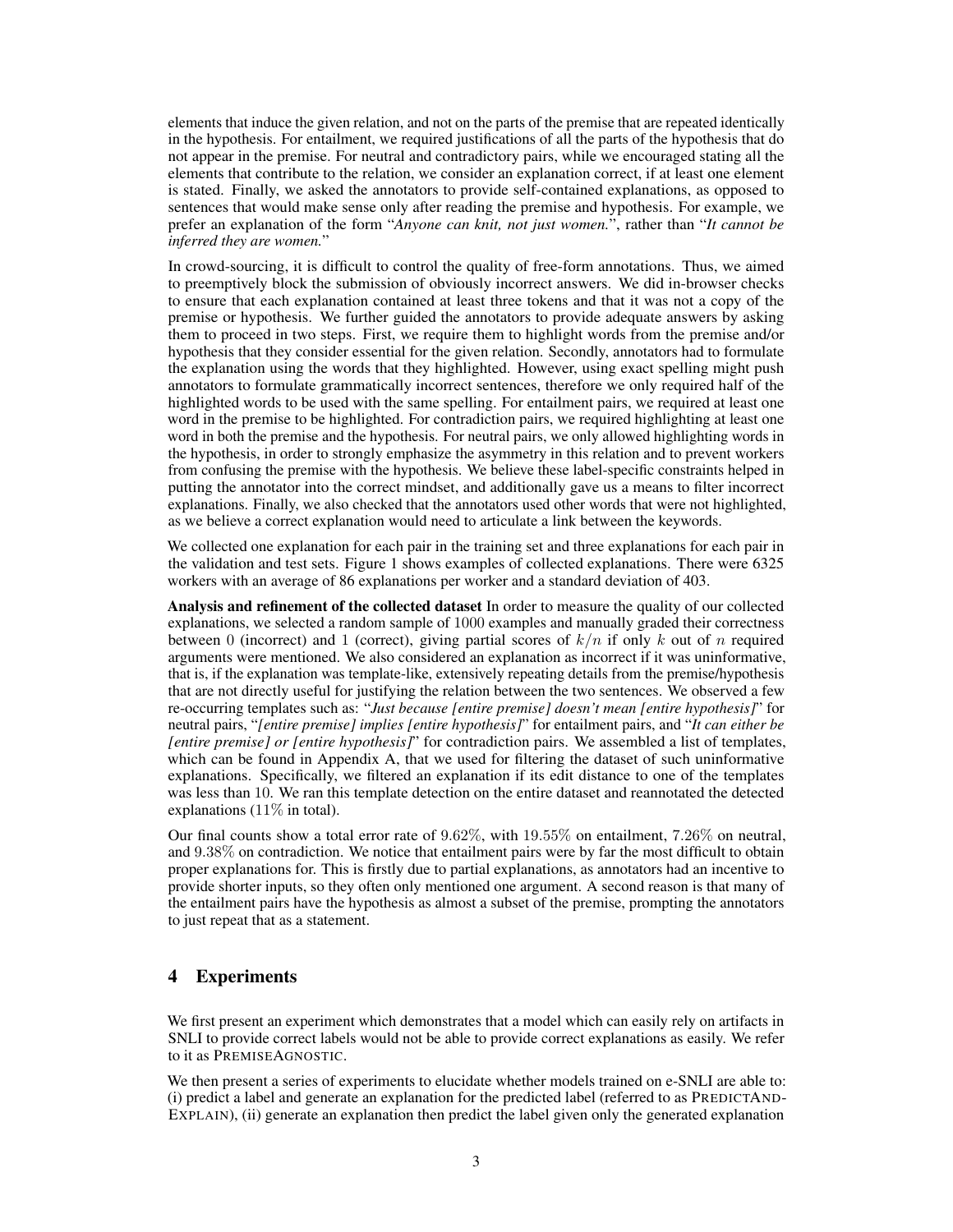(EXPLAINTHENPREDICT), (iii) learn better universal sentence representations (REPRESENT), and (iv) transfer to out-of-domain NLI datasets (TRANSFER).

Throughout our experiments, our models follow the architecture presented in Conneau et al. [7], as we build directly on top of their code<sup>2</sup>. Therefore, our encoders are 2048-bidirectional-LSTMs [15] with max-pooling, resulting in a sentence representation dimension of 4096. Our label classifiers are 3-layers MLPs with 512 internal size and without non-linearities. For our explanation decoders, we used a simple one-layer LSTM, for which we tried internal sizes of 512, 1024, 2048, and 4096. In order to reduce the vocabulary size for explanation generation, we replaced words that appeared less than 15 times<sup>3</sup> with <UNK>. We obtain an output vocabulary of approximately  $12K$  words. The preprocessing and optimization were kept the same as in [7].

Whenever appropriate, we run our models with five seeds and provide the average performance with the standard deviation in parenthesis. If no standard deviation is reported, the results are from one experiment with seed 1234.

### 4.1 PREMISEAGNOSTIC: Generate an explanation given only the hypothesis

Gururangan et al. [13] show that a neural network that only has access to the hypothesis can predict the correct label 67% of the times. We are therefore interested in evaluating how well our explanations can be predicted from hypotheses alone.

Model We train a 2048-bidirectional-LSTM with max-pooling for encoding the hypothesis, followed by a one-layer LSTM for decoding the explanation. The initial state of the decoder is the vector embedding of the hypothesis, which is also concatenated at every timestep of the decoder, to avoid forgetting.

Selection We consider internal sizes of the decoder of 512, 1024, 2048 and 4096. We pick the model that gives the best perplexity on the validation set. We notice that the perplexity strictly decreases when we increase the decoder size. However, for practical reasons, we do not increase the decoder size beyond 4096.

**Results** We then manually look at the first 100 test examples and obtain that only  $6.83<sup>4</sup>$  were correct. We also separately train the same hypothesis-only encoder for label prediction alone and obtain 66 correct labels in the same first 100 test examples. This validates our intuition that it is much more difficult (approx. 10x for this architecture) to rely on spurious correlations to predict correct explanations than to predict correct labels.

## 4.2 PREDICTANDEXPLAIN: Jointly predict a label and generate an explanation for the predicted label

In this experiment, we investigate how the typical architecture employed on SNLI can be enhanced with a module that aims to justify the decisions of the entire network.

Model We employ the InferSent [7] architecture, where a bidirectional-LSTM with max-pooling separately encodes the premise, u, and hypothesis, v. The vector of features  $f = [u, v, |u-v], u\odot v]$ is then passed to the MLP classifier that outputs a distribution over the 3 labels. We add a one-layer LSTM decoder for explanations, which takes the feature vector  $f$  both as an initial state and concatenated to the word embedding at each time step.

In order to condition the explanation also on the label, we prepend the label as a word (*entailment, contradiction, neutral*) at the beginning of the explanation. At training time, the gold label is provided, while at test time, we use the label predicted by the classifier. This architecture is depicted in Figure 2.

Loss We use negative log-likelihood for both classification and explanation losses. The explanation loss is much larger in magnitude than the classification loss, due to the summation of negative log-likelihoods over the words in the explanations. To account for this difference during training, we

<sup>&</sup>lt;sup>2</sup>https://github.com/facebookresearch/InferSent. We fixed the issue raised in https://github.com/ facebookresearch/InferSent/issues/51 that the max-pooling was taken over paddings.

<sup>&</sup>lt;sup>3</sup>Counted among premises, hypothesis, and explanations.

<sup>4</sup> Partial scoring as explained in Section 3.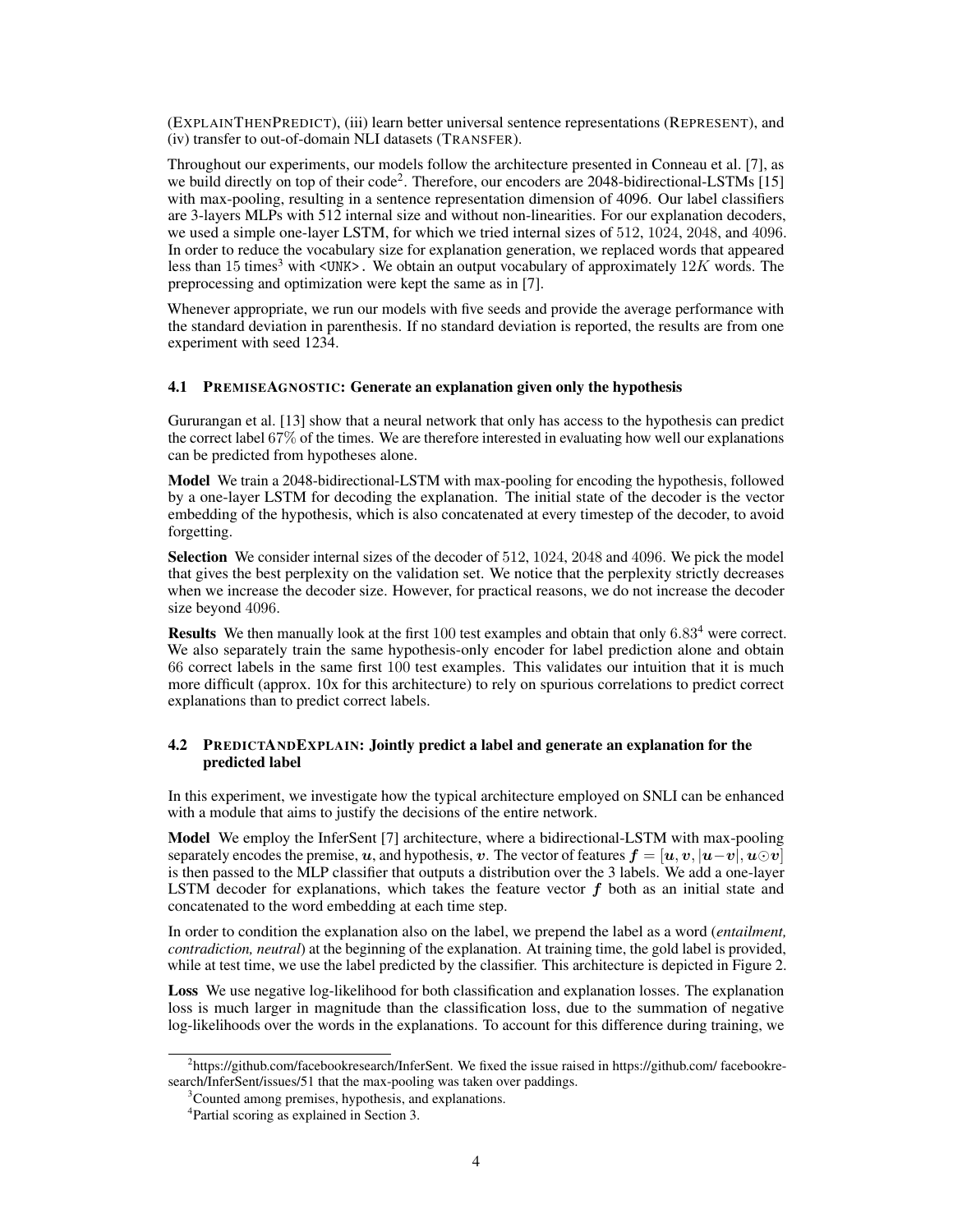use a weighting coefficient  $\alpha \in [0, 1]$ . Hence, our overall loss is:

$$
\mathcal{L}_{\text{total}} = \alpha \mathcal{L}_{\text{label}} + (1 - \alpha) \mathcal{L}_{\text{explanation}} \tag{1}
$$

**Selection** We consider  $\alpha$  values from 0.1 to 0.9 with a step of 0.1 and decoder internal sizes of 512, 1024, 2048, and 4096. For this experiment, we choose as model selection criterion the accuracy on the SNLI validation set, because we want to investigate how well a model can generate justifications without sacrificing accuracy. As future work, one can inspect different tradeoffs between accuracy and explanation generation. We found  $\alpha = 0.6$  and the decoder size of 512 to produce the best validation accuracy, of 84.37%, while InferSent with no explanations produced 84.30% validation accuracy. We call our model e-INFERSENT, since it freezes the InferSent architecture and training procedure, and only adds the explanations decoder.



Figure 2: Overview of the e-INFERSENT architecture.

Results The average test accuracy that we obtain when training InferSent[7] on SNLI with five seeds is 84.01% (0.25). Our e-INFERSENT model obtains essentially the same test accuracy, of 83.96% (0.26), which shows that one can get additional justifications without sacrificing label accuracy. For the generated explanations, we obtain a perplexity of  $10.58(0.4)$  and a BLEU-score of  $22.40(0.7)$ . Since we collected 3 explanations for each example in the validation and test sets, we compute the inter-annotator BLEU-score of the third explanation with respect to the first two, and obtain 22.51. For consistency, we used the same two explanations as the only references when computing the BLEU-score for the predicted explanations. Given the low inter-annotator score and the fact that generated explanations almost match the inter-annotator BLEU-score, we conclude that this measure is not reliable for our task, and we further rely on human evaluation. Therefore, we manually annotated the first 100 datapoints in the test set (we used the same partial scoring as in Section 3). Since the explanation is conditioned on the predicted label, for incorrect labels, the model would not produce a correct explanation. Therefore, we provide as correctness score the percentage of correct explanations in the subset of the first 100 examples where the predicted label was correct (80 in this experiment). We obtain a percentage of 34.68% correct explanations. While this percentage is low, we keep in mind that the selection criteria was only the accuracy of the label classifier and not the perplexity of the explanation. In the next experiment, we show how training (and selecting) only for generating explanations results in higher quality explanations.

#### 4.3 EXPLAINTHENPREDICT: Generate an explanation then predict a label

In PREDICTANDEXPLAIN, we conditioned the explanation on the label predicted by the MLP, because we wanted to see how the typical architecture used on SNLI can be adapted to justify its decisions in natural language. However, a more natural approach for solving inference is to think of the explanation first and based on the explanation to decide a label. Therefore, in this experiment, we first train a network to generate an explanation given a pair of (premise, hypothesis), and, separately, we train a network to provide a label given an explanation. This is a sensible decomposition for our dataset, due to the following key observation: In our dataset, in the large majority of the cases, one can easily detect for which label an explanation has been provided. We highlight that this is not the case in general, as the same explanation can be correctly arguing for different labels, depending on the premise and hypothesis. For example, the explanation *"A woman is a person"* would be a correct explanation for the entailment pair *("A woman is in the park", "A person is in the park")* as well for the contradiction pair *("A woman is in the park", "There is no person in the park")*. However, there are multiple ways of formulating an explanation. In our example, for the contradiction pair, one could also explain that *"There cannot be no person in the park if a woman is in the park"*, which read alone would allow one to infer that the pair was a contradiction. To support our observation, we train a neural network that given only an explanation predicts a label. We use the same bidirectional encoder and MLP-classifier as above. We obtain an accuracy of 96.83% on the test set of SNLI.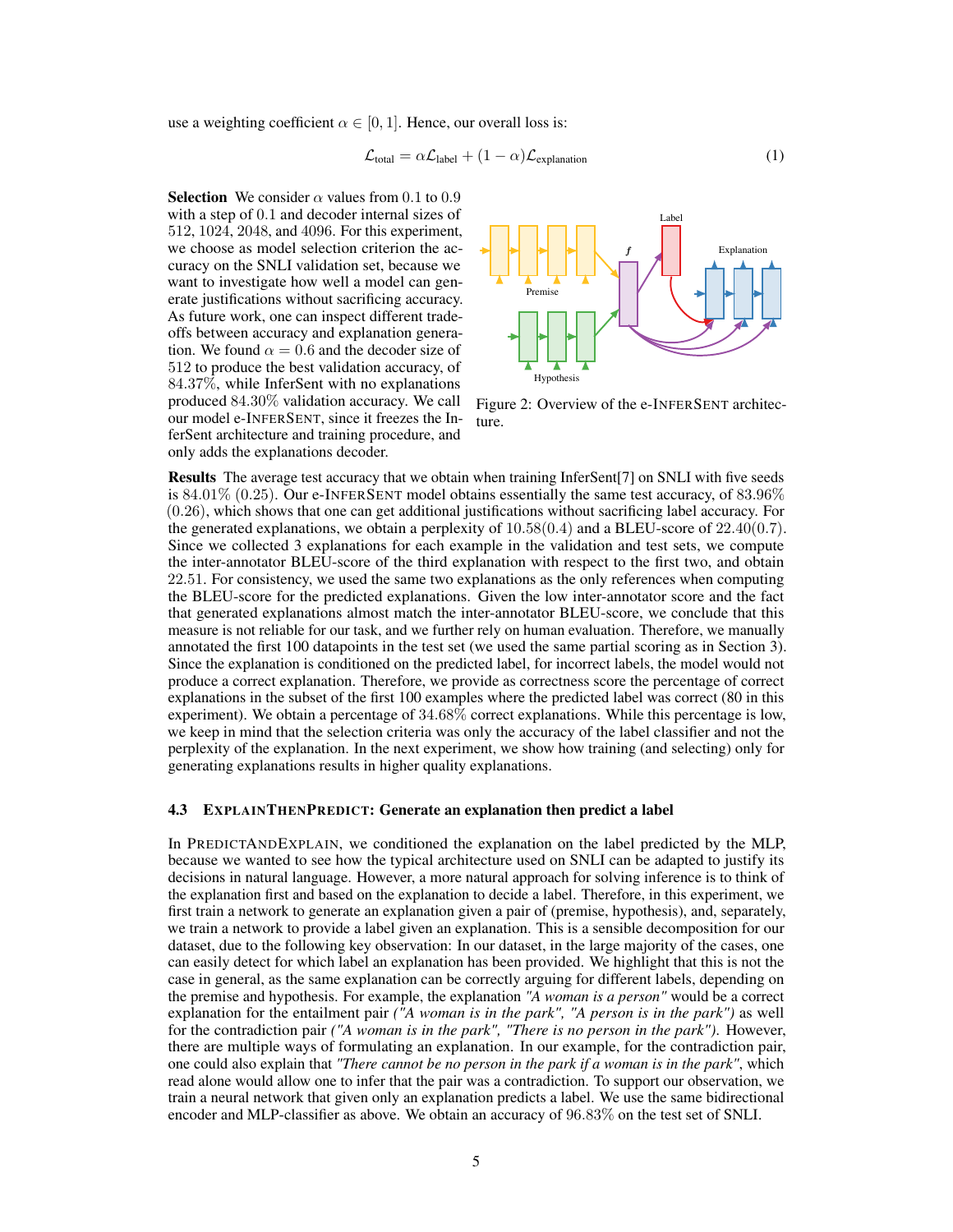Table 1: Summary of the performance of the models PREDICTANDEXPLAIN, EXPLAINTHENPRE-DICT. The averages are over five seeds and the standard deviations are in parenthesis. The baseline InferSent-SNLI-ours is the InferSent model [7] that we re-run with 5 seeds. ExplCorrect@100 is the score of correctness for the generated explanations, that we manually annotated for the first 100 data points in the SNLI test set for one seed.

| Model                              | Label Accuracy | Perplexity | <b>BLEU</b>  | ExplCorrect@100 |
|------------------------------------|----------------|------------|--------------|-----------------|
| InferSent-SNLI-ours                | 84.01 (0.25)   | -          | -            | -               |
| e-INFERSENT                        | 83.96 (0.26)   | 10.58(0.4) | 22.40(0.7)   | 34.68           |
| EXPLAINTHENPREDICTSEO2SEO          | 81.59 (0.45)   | 8.95(0.03) | 24.14 (0.58) | 49.8            |
| <b>EXPLAINTHENPREDICTATTENTION</b> | 81.71 (0.36)   | 6.1(0)     | 27.58 (0.47) | 64.27           |

Models For predicting an explanation given a pair of (premise, hypothesis), we first train a simple seq2seq model that we call EXPLAINTHENPREDICTSEQ2SEQ. Essentially, we keep the architecture in e-INFERSENT, where we eliminate the classifier by setting  $\alpha = 0$ , and we decode the explanation without prepending the label. Secondly, we train an attention model, which we refer to as EXPLAINTHENPREDICTATTENTION. Attention mechanisms in neural networks brought consistent improvements over the non-attention counter-parts in various areas, such as computer vision [27], speech [4], or natural language processing [12, 2]. We use the same encoder and decoder as in EXPLAINTHENPREDICTSEQ2SEQ, and we add two identical but separate attention modules, over the tokens in the premise and hypothesis. For details of the attention modules, see Appendix B.

Selection Our only hyper-parameter is internal sizes for the decoder of 512, 1024, 2048, and 4096. Our model selection criterion is the perplexity on the validation set of SNLI. We obtain the best configuration for both EXPLAINTHENPREDICTSEQ2SEQ and EXPLAINTHENPREDICTATTENTION to have an internal size of 1024.

Results With the described setup, the SNLI test accuracy drops from 83.96% (0.26) in PRE-DICTANDEXPLAIN to  $81.59\%$  (0.45) in EXPLAINTHENPREDICTSEQ2SEQ and  $81.71\%$  (0.36) in EXPLAINTHENPREDICTATTENTION. However, when we again manually annotate the first 100 generated explanations in the test set, we obtain significantly higher percentages of correct explanations: 49.8% for EXPLAINTHENPREDICTSEQ2SEQ and 64.27% for EXPLAINTHENPREDICTAT-TENTION. We note that the attention mechanism indeed significantly increases the quality of the explanations. The perplexity and BLEU-score are  $8.95(0.03)$  and  $24.14(0.58)$  for EXPLAINTHEN-PREDICTSEQ2SEQ, and 6.1(0) and 27.58(0.47) for EXPLAINTHENPREDICTATTENTION. Our experiment shows that, while sacrificing a bit of performance, we get a better trust that when EX-PLAINTHENPREDICT predicts a correct label, it does so for the right reasons. We summarize the results in table 1.

Qualitative analysis of explanations In Table 2, we provide examples of generated explanations from the test set from (a) PREDICTANDEXPLAIN, (b) EXPLAINTHENPREDICTSEQ2SEQ, and (c) EXPLAINTHENPREDICTATTENTION. At the end of each explanation, we give in brackets the score that we manually allocated as explained in section 3. We notice that the explanations are mainly on topic for all the three models, with minor exceptions, such as the mention of "*camouflage*" in (1c). We also notice that even when incorrect, they are sometimes frustratingly close to being correct, for example, explanation (2b) is only one word (out of its 20 words) away from being correct. It is also interesting to inspect the explanations provided when the predicted label is incorrect. For example, in (1a), we see that the network omitted the information of "*facing the camera*" in the premise and therefore classified the pair as neutral, which is backed up by an otherwise correct explanation in itself. We also see that model EXPLAINTHENPREDICTSEQ2SEQ correctly classifies this pair as entailment, however, it only motivates 1 out the 3 reasons why it is so, and it also picks arguably the easiest reason. Interestingly, the attention model (1c) points to the correct evidence but argues that "*standing*" and "*facing a camera*" is not enough to conclude "*posing for a picture*".

#### 4.4 REPRESENT: Universal sentence representations

Obtaining universal sentence representations is the task of learning an encoder to provide semantically meaningful fixed-length representations of phrases/sentences. These representations are further used as features in other downstream tasks, particularly for tasks where labeled training data are scarce. In computer vision, pretrained ImageNet-based encoders [10] provide standard image feature extractors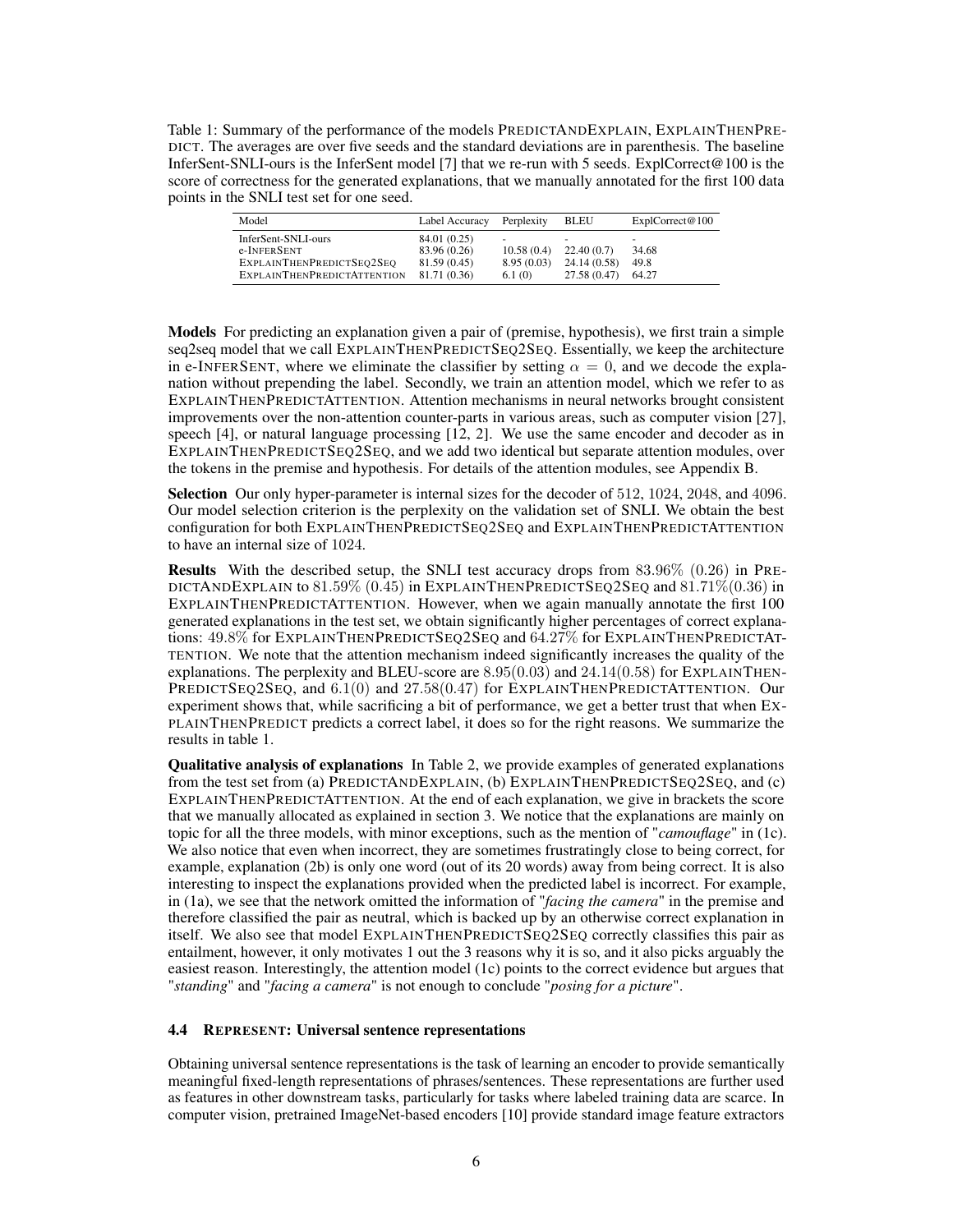### Table 2: Examples of predicted labels and generated explanations from (a) PREDICTANDEXPLAIN, (b) EXPLAINTHENPREDICTSEQ2SEQ, and (c) EXPLAINTHENPREDICTATTENTION. In brackets our scores of correctness.

| (1) Premise: 3 young man in hoods standing in the middle of a quiet street facing the camera.<br>Hypothesis: Three hood wearing people pose for a picture.<br>Gold label: entailment |                                                                                                                                                                           |                                                                                                                                                                                                        |  |  |  |
|--------------------------------------------------------------------------------------------------------------------------------------------------------------------------------------|---------------------------------------------------------------------------------------------------------------------------------------------------------------------------|--------------------------------------------------------------------------------------------------------------------------------------------------------------------------------------------------------|--|--|--|
| (a) Predicted label: neutral<br>Explanation: Just because the men are in the<br>middle of a street doesn't mean<br>they are posing for a picture. [0]                                | (b) Predicted label: entailment<br>Explanation: three young men<br>are people. $[0.33]$                                                                                   | (c) Predicted label: neutral<br>Explanation: Just because three young man<br>in camouflage standing in the middle of<br>a quiet street facing the camera<br>does not mean they pose for a picture. [0] |  |  |  |
|                                                                                                                                                                                      | (2) Premise: Three firefighter come out of subway station.<br>Hypothesis: Three firefighters putting out a fire inside of a subway station.                               |                                                                                                                                                                                                        |  |  |  |
| Gold label: neutral                                                                                                                                                                  |                                                                                                                                                                           |                                                                                                                                                                                                        |  |  |  |
| (a) Predicted label: contradiction<br>Explanation: The firefighters<br>can not be putting out a fire station and<br>putting out a fire at the same time. [0]                         | (b) Predicted label: neutral<br>Explanation: The fact that three<br>firemen are putting out of a subway<br>station doesn't imply that they<br>are putting out a fire. [0] | (c) Predicted label: neutral<br>Explanation: The firefighters<br>may not be putting out a fire<br>inside of the subway station. [1]                                                                    |  |  |  |
| (3) Premise: A blond-haired doctor and her African American assistant looking threw new medical manuals.<br>Hypothesis: A man is eating pb and j.                                    |                                                                                                                                                                           |                                                                                                                                                                                                        |  |  |  |
| Gold label: contradiction                                                                                                                                                            |                                                                                                                                                                           |                                                                                                                                                                                                        |  |  |  |
| (a) Predicted label: contradiction<br>Explanation: A man is not a woman. [1]                                                                                                         | (b) Predicted label: contradiction<br>Explanation: One can not be looking<br>and eating simultaneously. [0]                                                               | (c) Predicted label: contradiction<br>Explanation: A person can not be looking<br>at a medical and a book at the same time. [0]                                                                        |  |  |  |

for other downstream tasks. However, in natural language processing, there is still no consensus on general-purpose sentence encoders. It remains an open question on which task and dataset should such an encoder be trained. Traditional approaches make use of very large unsupervised datasets [17, 14], taking weeks to train. Conneau et al. [7] showed that training only on NLI is both more accurate and more time-efficient than training on orders of magnitude larger but unsupervised datasets. Their results constitute a previous state-of-the-art for universal sentence representations and encourage the idea that supervision can be more beneficial than larger but unsupervised datasets. We hypothesize that an additional layer of supervision in the form of natural language explanations should further improve learning of universal sentence representations.

Model We use our e-INFERSENT model already trained in PREDICTANDEXPLAIN. While we compare our model with InferSent that has not been trained on explanations, we want to ensure that eventual improvements are not purely due to the addition of a language model in the decoder network. We therefore introduce a second baseline, INFERSENTAUTOENC, where instead of decoding explanations, we decode the premise and hypothesis separately from each sentence representation using one shared decoder.

Evaluation metrics Typically, sentence representations are evaluated by using them as fixed features on top of which shallow classifiers are trained for a series of downstream tasks. Conneau et al. [7] provide an excellent tool, called SentEval, for evaluating sentence representations on 10 diverse tasks: movie reviews (MR), product reviews (CR), subjectivity/objectivity (SUBJ), opinion polarity (MPQA), question-type (TREC), sentiment analysis (SST), semantic textual similarity (STS), paraphrase detection (MRPC), entailment (SICK-E), and semantic relatedness (SICK-R). We refer to their work for a more detailed description of each of these tasks and of SentEval, which we use for comparing the quality of the sentence embeddings obtained by additionally providing our explanations on top of the label supervision.

Results In Table 3, we report the average results and standard deviations of e-INFERSENT, our retrained InferSent model, and the additional INFERSENTAUTOENC baseline on the downstream tasks mentioned above. To test if the differences in performance of INFERSENTAUTOENC and e-INFERSENT relative to the InferSent baseline are significant, we performed Welch's t-test.<sup>5</sup> We mark with \* the results that appeared significant under the significance level of 0.05.

 $5U\sin g$  the implementation in scipy.stats.ttest\_ind with equal\_var=False.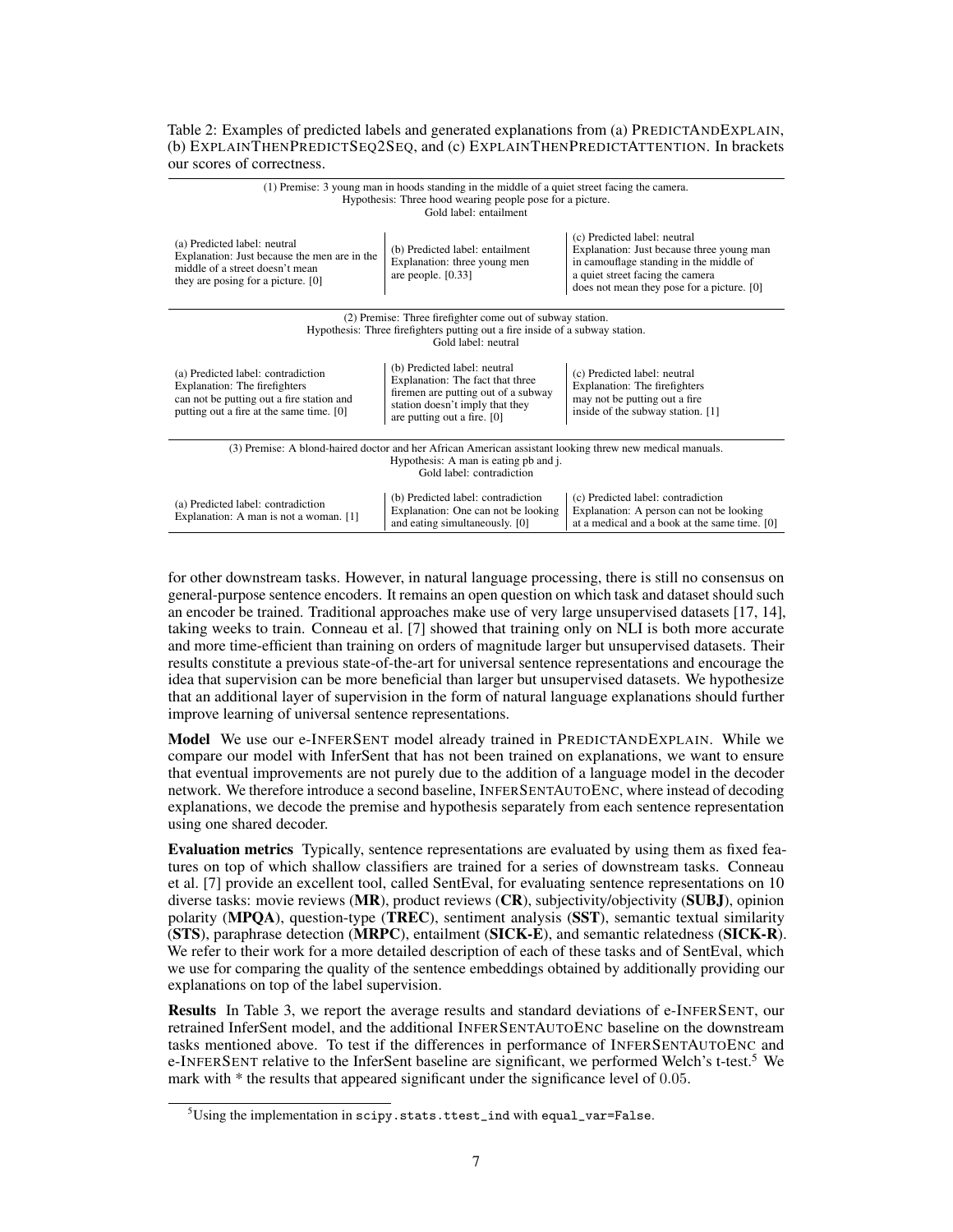Table 3: Transfer results on downstream tasks. For MRPC we report accuracy/F1 score, for STS14 we report the Person/Spearman correlations, for SICK-R the Person correlation, and for all the rest their accuracies. Results are the average of 5 runs with different seeds. The standard deviations is shown in brackets, and the best result for every task is indicated in bold. \* indicates significant difference at level 0.05 with respect to the InferSent baseline.

| Model                   | MR     | <b>CR</b> | <b>SUBJ</b> | <b>MPOA</b> | SST <sub>2</sub> | <b>TREC</b> | <b>MRPC</b>     | <b>SICK-E</b> | SICK-R  | <b>STS14</b>    |
|-------------------------|--------|-----------|-------------|-------------|------------------|-------------|-----------------|---------------|---------|-----------------|
| InferSent-SNLI-ours     | 78.18  | 81.28     | 92.46       | 88.46       | 82.12            | 89.32       | 74.82/82.74     | 85.96         | 0.887   | 0.65/0.63       |
|                         | (0.25) | (0.15)    | (0.15)      | (0.21)      | (0.22)           | (0.5)       | (0.66/0.27)     | (0.32)        | (0.002) | (0/0)           |
| <b>INFERSENTAUTOENC</b> | 75.94* | 79.26*    | 91.72*      | 88.16       | $80.9*$          | $90.52*$    | $76.2* / 82.48$ | 85.58         | $0.88*$ | $0.5*$ / $0.5*$ |
|                         | (0.18) | (0.36)    | (0.28)      | (0.26)      | (0.48)           | (0.52)      | (0.93/1.23)     | (0.33)        | (0)     | (0.02 / 0.02)   |
| e-INFERSENT             | 77.76  | 81.3      | $92.14*$    | 88.78*      | 81.84            | 90          | 75.56 / 83.24*  | 85.92         | $0.89*$ | $0.68/0.65*$    |
|                         | (0.44) | (0.16)    | (0.21)      | (0.22)      | (0.4)            | (0.51)      | (0.62 / 0.24)   | (0.52)        | (0)     | (0.01 / 0.01)   |

We notice that INFERSENTAUTOENC is performing significantly worse than InferSent on 6 tasks and significantly outperforms this baseline on only 2 tasks. This indicates that just adding a language generator can harm performance. Instead, e-INFERSENT significantly outperforms InferSent on 4 tasks, while it is significantly outperformed only on 1 task. Therefore, we conclude that training with explanations helps the model to learn overall better sentence representations.

#### 4.5 TRANSFER: Transfer without fine-tuning to out-of-domain NLI

Transfer without fine-tuning to out-of-domain entailment datasets is known to exhibit poor performance. For example, Bowman et al. [3] obtained an accuracy of only 46.7% when training on SNLI and evaluating on SICK-E [20]. We test how our explanations affect the direct transfer in both label prediction and explanation generation by looking at SICK-E [20] and MultiNLI [26]. The latter includes a diverse range of genres of written and spoken English, as well as test sets for cross-genre transfer.

Model We again use our already trained e-INFERSENT model from PREDICTANDEXPLAIN.

Results In Table 4, we present the performance of e-INFERSENT and our 2 baselines when evaluated without fine-tuning on SICK-E and MultiNLI. We notice that the accuracy improvements obtained with e-INFERSENT are very small. However, e-INFERSENT additionally provides explanations, which could bring insight into the inner workings of the model. We manually annotated the first 100 explanations of the test sets. The percentage of correct explanations in the subset where the label was predicted correctly was 30.64% for SICK-E and only 1.92% for MultiNLI. We also noticed that the explanations in SICK-E, even when wrong, were generally on-topic and valid statements, while the ones in MultiNLI were generally nonsense or off-topic. Therefore, transfer learning for generating explanations in out-of-domain NLI would constitute challenging future work.

# 5 Related work

Interpretability One main direction in interpretability for neural networks is providing extractive justifications, i.e., explanations consisting of subsets of the raw input, such as words or image patches. Extractive techniques can be divided into post-hoc (applied after training) and architecture-incorporated (guiding the training). For example, Ribeiro et al. [24] introduce a posthoc extractive technique, LIME, that explains the prediction of any classifier via a local linear approximation around the prediction. Alvarez-Melis and Jaakkola [1] introduces a similar ap-

| Table 4: The average performance over 5 seeds of  |
|---------------------------------------------------|
| e-INFERSENT and the 2 baselines on SICK-E and     |
| MultiNLI with no fine-tuning. Standard deviations |
| are in parenthesis.                               |

| Model                   | SICK-E       | MultiNLI    |
|-------------------------|--------------|-------------|
| InferSent-SNLI-ours     | 53.27 (1.65) | 57 (0.41)   |
| <b>INFERSENTAUTOENC</b> | 52.9 (1.77)  | 55.38 (0.9) |
| e-INFERSENT             | 53.54(1.43)  | 57.16(0.51) |

proach but for structured prediction, where a variational autoencoder provides relevant perturbations of the inputs that are then used to infer pairs of input-output tokens that are causally related. While these models provide valuable insight for detecting biases, further model and dataset refinements would have to be made on a case-by-case basis. For example, Gururangan et al. [13] identified a set of biases in SNLI, but noted that their attempts to remove them would give rise to other biases.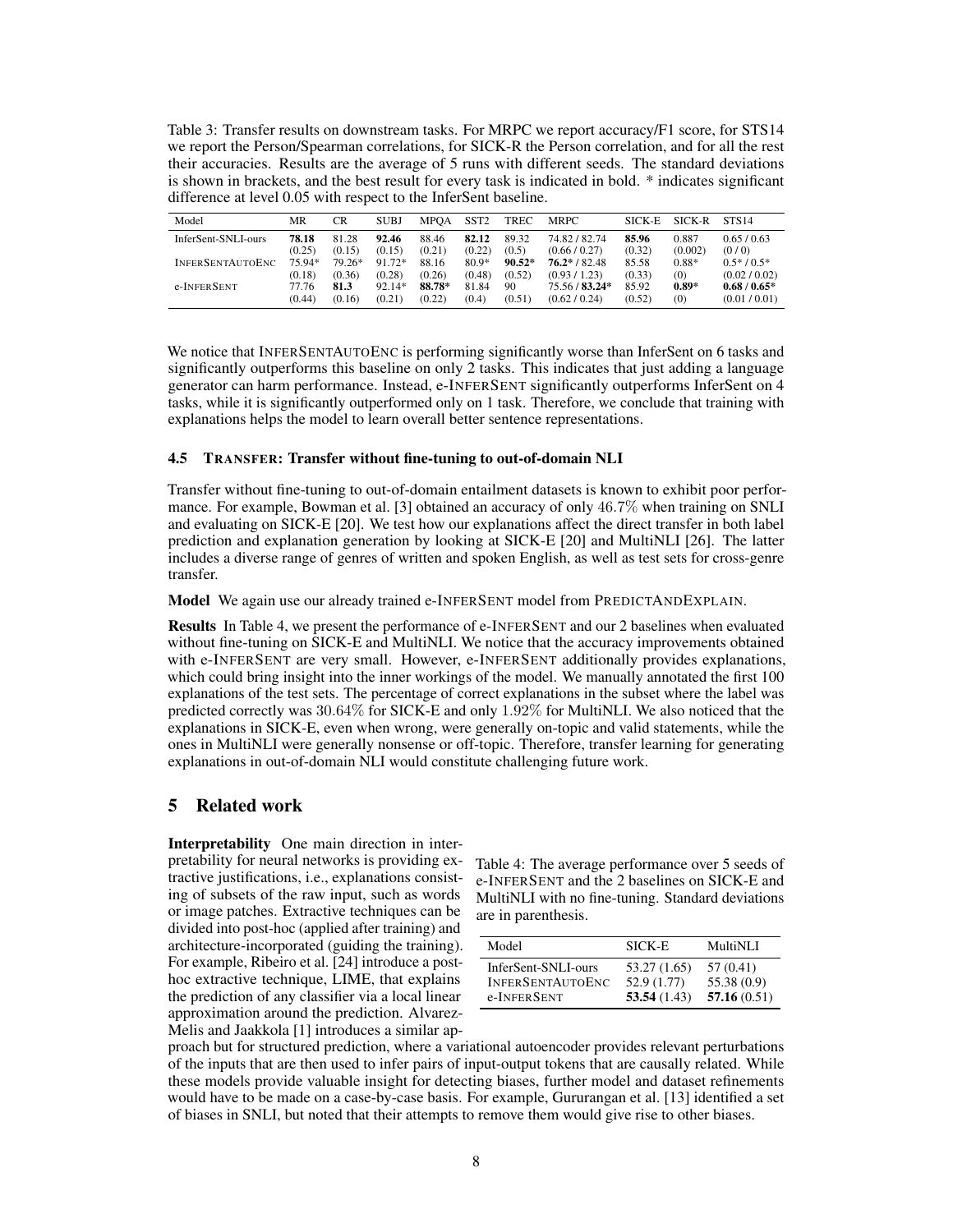Attention-based models, such as [2, 25], offer some degree of interpretability and have been shown to also improve performance on downstream tasks. However, soft attention, the most prominent attention model, often does not learn to single out human-interpretable inputs.

Neither extractive nor attention-based techniques can provide full-sentence explanations of a model's decisions. Moreover, they cannot capture fine-grained relations and asymmetries, especially in a task like recognizing textual entailment. For example, if the words *person, woman, mountain, outdoors* are extracted as justification, one may not know whether the model correctly learned that *A woman is a person* and not that *A person is a woman*, let alone that the model correctly paired (woman, person) and (mountain, outside).

Natural language explanations In our work, we have taken a step further and built a neural network that is able to directly provide full-sentence natural language justifications. There has been little work on incorporating and outputting natural language free-form explanations, mostly due to the lack of appropriate datasets. In this direction, and very similar to our approach, is the recent work by Park et al. [23], who introduce two datasets of natural language explanations for the tasks of visual question-answering and activity recognition. Another work in this direction is that of Ling et al. [18], who introduced a dataset of textual justifications for solving math problems and formulate the task in terms of program execution. Nonetheless, their setup is specific to the task of solving math problems, and thus hard to transfer to more general natural understanding tasks. Jansen et al. [16] provided a dataset of natural language explanation graphs for elementary science questions. However, with only 1, 680 pairs of questions and explanations, their corpus is orders of magnitude smaller than e-SNLI.

Breaking natural language inference Recently, an increasing amount of analysis has been carried out on the SNLI dataset and on the inner workings of different models trained on it. For example, Dasgupta et al. [9] assembled a dataset to test whether inference models actually capture compositionality beyond word level. They showed that InferSent sentence embeddings [7] indeed do not exhibit significant compositionality and that downstream models using these sentence representations largely rely on simple heuristics that are ecologically valid in the SNLI corpus. For example, high overlap in words between premise and hypothesis usually predicts entailment, while most contradictory sentence pairs have no or very little overlap of words. Negation words would also strongly indicate a contradiction. Glockner et al. [11] introduce a toy dataset, BreakingNLI, to test whether natural language inference models capture world knowledge and generalize beyond statistical regularities. To construct BreakingSNLI, they modified some of the original SNLI sentences such that they differ by at most one word from the sentences in the training set. Glockner et al. show that models achieving high accuracies on SNLI, such as [21, 22, 6], show dramatically reduced performance on this simpler dataset, while the model of Chen et al. [5] is more robust due to incorporating external knowledge. As the explanations in e-SNLI are mostly self-contained, our dataset provides the precise external knowledge that one requires in order to solve the SNLI inference task. It is therefore a perfect testbed for developing models that incorporate external knowledge from free-form natural language.

## 6 Conclusions and future work

We introduced e-SNLI, a large dataset of natural language explanations for an influential task of recognizing textual entailment. To demonstrate the usefulness of e-SNLI, we experimented with various ways of using these explanations for outputting human-interpretable full-sentence justifications of classification decisions. We also investigated the usefulness of these explanations as an additional training signal for learning better universal sentence representations and the transfer capabilities to out-of-domain NLI datasets. In this work, we established a series of baselines using straight-forward recurrent neural network architectures for incorporating and generating natural language explanations. We hope that e-SNLI will be valuable for future research on more advanced models that would outperform our baselines.

Finally, we hope that the community will explore the dataset in other directions. For example, we also recorded the highlighted words, which we release with the dataset. Similar to the evaluation performed for visual question answering in Das et al. [8], our highlighted words could provide a source of supervision and evaluation for attention models [25, 22] or post-hoc explanation models where the explanation consists of a subset of the input.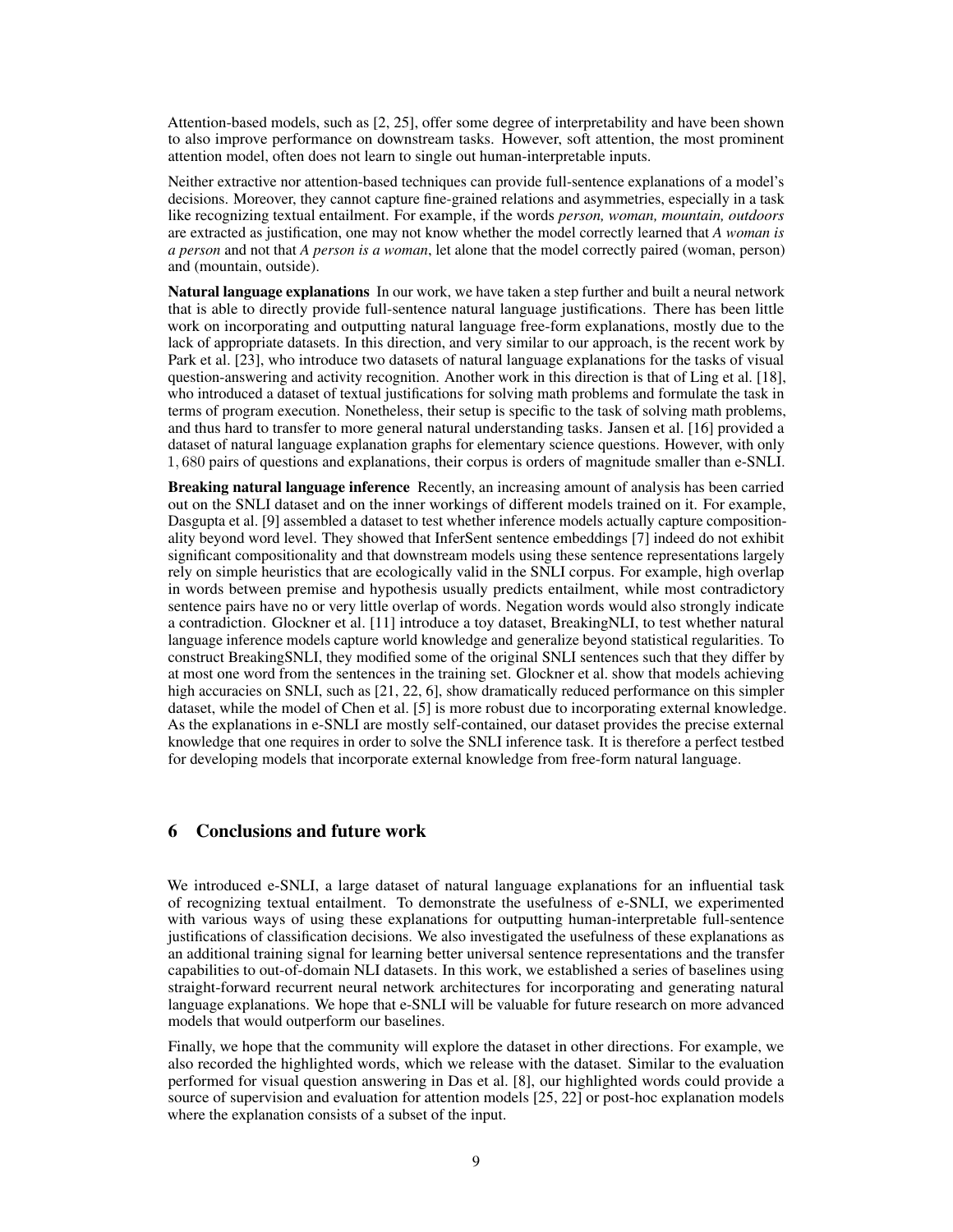Acknowledgments This work was supported by the Alan Turing Institute under the EPSRC grant EP/N510129/1. We would also like to thank Jakob Foerster for the valuable discussions.

#### References

- [1] Alvarez-Melis, D. and Jaakkola, T. S. (2017). A causal framework for explaining the predictions of black-box sequence-to-sequence models. *CoRR*, abs/1707.01943.
- [2] Bahdanau, D., Cho, K., and Bengio, Y. (2014). Neural machine translation by jointly learning to align and translate. *CoRR*, abs/1409.0473.
- [3] Bowman, S. R., Angeli, G., Potts, C., and Manning, C. D. (2015). A large annotated corpus for learning natural language inference. *CoRR*, abs/1508.05326.
- [4] Chan, W., Jaitly, N., Le, Q. V., and Vinyals, O. (2015). Listen, attend and spell. *CoRR*, abs/1508.01211.
- [5] Chen, Q., Zhu, X., Ling, Z., Inkpen, D., and Wei, S. (2017). Natural language inference with external knowledge. *CoRR*, abs/1711.04289.
- [6] Chen, Q., Zhu, X., Ling, Z., Wei, S., and Jiang, H. (2016). Enhancing and combining sequential and tree LSTM for natural language inference. *CoRR*, abs/1609.06038.
- [7] Conneau, A., Kiela, D., Schwenk, H., Barrault, L., and Bordes, A. (2017). Supervised learning of universal sentence representations from natural language inference data. *CoRR*, abs/1705.02364.
- [8] Das, A., Agrawal, H., Zitnick, C. L., Parikh, D., and Batra, D. (2016). Human attention in visual question answering: Do humans and deep networks look at the same regions? *CoRR*, abs/1606.03556.
- [9] Dasgupta, I., Guo, D., Stuhlmüller, A., Gershman, S. J., and Goodman, N. D. (2018). Evaluating compositionality in sentence embeddings.
- [10] Deng, J., Dong, W., Socher, R., Li, L.-J., Li, K., and Fei-Fei, L. (2009). ImageNet: A large-scale hierarchical image database. In *Proc. of CVPR*.
- [11] Glockner, M., Shwartz, V., and Goldberg, Y. (2018). Breaking NLI systems with sentences that require simple lexical inferences. In *Proc. of ACL*.
- [12] Gong, Y., Luo, H., and Zhang, J. (2017). Natural language inference over interaction space. *CoRR*, abs/1709.04348.
- [13] Gururangan, S., Swayamdipta, S., Levy, O., Schwartz, R., Bowman, S., and Smith, N. A. (2018). Annotation artifacts in natural language inference data. In *Proc. of NAACL*.
- [14] Hill, F., Cho, K., and Korhonen, A. (2016). Learning distributed representations of sentences from unlabelled data. *CoRR*, abs/1602.03483.
- [15] Hochreiter, S. and Schmidhuber, J. (1997). Long short-term memory. *Neural Comput.*, 9(8):1735–1780.
- [16] Jansen, P. A., Wainwright, E., Marmorstein, S., and Morrison, C. T. (2018). Worldtree: A corpus of explanation graphs for elementary science questions supporting multi-hop inference. *CoRR*, abs/1802.03052.
- [17] Kiros, R., Zhu, Y., Salakhutdinov, R., Zemel, R. S., Torralba, A., Urtasun, R., and Fidler, S. (2015). Skip-thought vectors. *CoRR*, abs/1506.06726.
- [18] Ling, W., Yogatama, D., Dyer, C., and Blunsom, P. (2017). Program induction by rationale generation: Learning to solve and explain algebraic word problems. *CoRR*, abs/1705.04146.
- [19] Liu, P., Qiu, X., and Huang, X. (2016). Modelling interaction of sentence pair with coupledlstms. *CoRR*, abs/1605.05573.